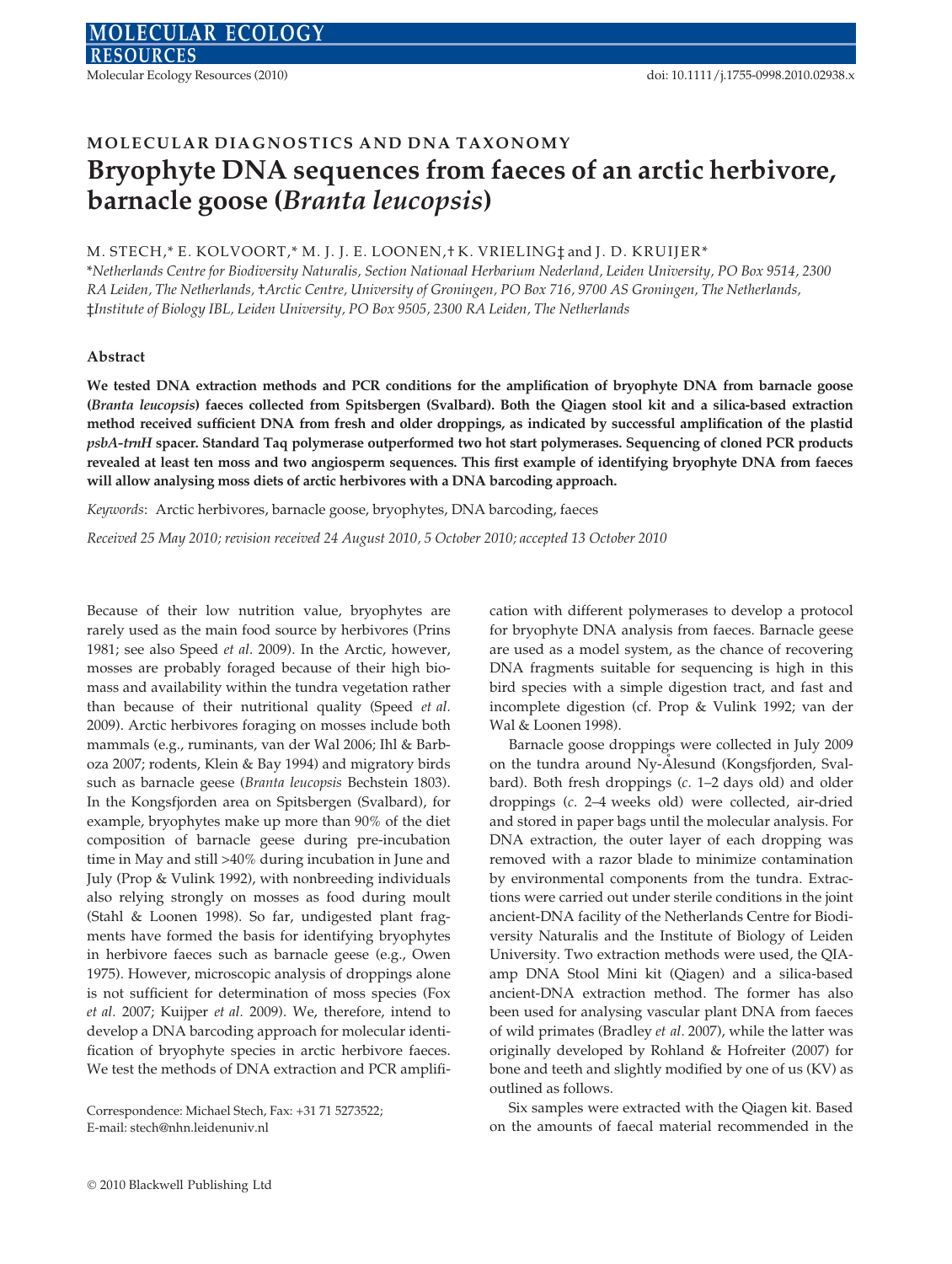manufacturer's protocol, c. 180 mg of one fresh dropping (sample V1) and one old dropping (O1) were extracted without further grinding. To test the effect of mechanical grinding (better disruption of cells vs. possible DNA damage), two further samples (V2 and O2) were ground for 1 min at maximum speed in a mixer mill MM200 (Retsch) prior to applying the extraction buffer. The amount of material was limited to 98 mg (V2) and 87 mg (O2), respectively, to leave enough space for one 5-mm glass bead per tube. A fifth sample (V3) consisted of 94 mg of a second fresh dropping (without grinding), and finally, a negative control (blank) with only extraction buffer was included as well. We followed the manufacturer's protocol (stool isolation for pathogen detection) apart from the following exception: After applying 1.4 mL lysis buffer ASL, vortexing and heating the suspension for 5 min at 70  $\degree$ C, the faecal material had absorbed most of the buffer. To receive a sufficient amount of supernatant for the further procedure, another 700 µL buffer ASL was applied after centrifugation, and the tube was vortexed and centrifuged again. Dilutions of 1:5, 1:10, 1:100 and 1:1000 in distilled  $H_2O$  were made from the extracted DNA for subsequent PCR, which was carried out immediately as freezing may deteriorate the DNA.

The second extraction method was performed with the same three droppings, but with respect to the remaining amount of faeces material only three samples (plus a blank) were prepared, namely V4 (107 mg, corresponding to V2), O3 (108 mg, corresponding to O2), and V5 (80 mg, corresponding to V3). In contrast to the original protocol in Rohland & Hofreiter (2007), the material was ground in the mixer mill MM200 in 2-mL tubes as described previously. Furthermore, the amounts of buffers added, and the duration of the centrifugation steps was adjusted to the smaller amount of material used. The precise changes are as follows, with numbers referring to the steps in Rohland & Hofreiter (2007): 6. add 2 mL extraction buffer, 9. centrifuge for 1 min, 10. transfer supernatant to 8 mL binding buffer with 40  $\mu$ L silica suspension, 12. centrifuge for 1 min, 15. centrifuge for 5 s, 18. centrifuge for 10 s, 22. dry at RT for 10 min with open lids, 23. add 70  $\mu$ L 1× TE buffer and elute at RT for 8 min with closed lids, 24. centrifuge for 1 min. Dilutions of 1:5, 1:10 and 1:100 were made for subsequent PCR, which was carried out immediately as freezing may deteriorate the DNA.

To test the success of DNA extraction and to compare both extraction methods, the plastid DNA psbA-trnH spacer was amplified. This marker complies with the DNA barcode requirements of (i) short length in bryophytes (e.g., approximately 100–200 bp in mosses: Stech & Frey 2008) and (ii) universal PCR amplification. The psbA-trnH spacer has been proposed as universal

barcode marker for land plants (Kress et al. 2005), with potential for species discrimination especially in angiosperms (e.g., Lahaye et al. 2008) but potentially also in bryophytes (Liu et al. 2010). At present, no optimal stand-alone barcoding marker for bryophytes is available, and species delimitation in some bryophyte groups will probably only be possible by combining two or three DNA regions (cf. Stech & Quandt 2010). For a preliminary assessment of the moss diversity in a difficult template such as degraded DNA from faeces, however, we consider the psbA-trnH spacer a suitable marker. Amplification was carried out as  $25 \mu L$  reactions in Biometra thermocyclers (TrioBlock or Tgradient, respectively), using primers psbAF (5¢-GTT ATG CAT GAA CGT AAT GCT C-3', Sang et al. 1997) and trnHR-2 (5'-CGC GCA TGG TGG ATT CAC AAT CC -3'; slightly modified after Sang et al. 1997). PCR protocols varied according to the three polymerases that were tested, namely AmpliTaq Gold<sup>®</sup> DNA Polymerase LD (Applied Biosystems), Phire<sup>®</sup> Hot Start DNA Polymerase (Finnzymes) and standard Taq DNA Polymerase (Qiagen). AmpliTaq Gold DNA Polymerase is recommended for PCR applications that require low background levels of bacterial DNA; its use minimizes false positive DNA products arising from DNA contamination. Phire Hot Start DNA Polymerase combines high yields with very fast amplification times and zero-time initial reactivation.

PCRs with AmpliTaq Gold contained  $2.5 \mu L$  10 $\times$ Amplitaq Gold PCR buffer, 1.5 µL 25 mm MgCl<sub>2</sub>, 1.5 µL 10 mm dNTP's, 0.25 μL 10 mm bovine serum albumin (BSA),  $1 \mu L$  10 mm of each primer,  $1 \mu L$  polymerase and 1 µL DNA template. The PCR program consisted of 95 °C for 10 min, 35 cycles (95 °C for 30 s, 48 °C for 1 min and 72 °C for 1 min 40 s) and 72 °C for 7 min (cf. Stech & Frey 2008). The Phire Hot Start PCRs contained 4  $\mu$ L 5× Phire reaction buffer including MgCl<sub>2</sub>,  $4 \mu L$  2.5 mM dNTP's, 1  $\mu$ L 10 mm of each primer, 1  $\mu$ L polymerase and  $1 \mu$ L template. The PCR conditions were set according to the manufacturer's protocol, but three annealing temperatures were tested as the recommended annealing temperature is generally much higher ( $\geq 60$  °C) than for PCRs with other polymerases:  $98 °C$  for  $30 s$ ,  $30$ cycles (98 °C for 5 s,  $60/65/70$  °C for 5 s and 72 °C for 20 s) and 72  $\degree$ C for 1 min. The Qiagen Taq polymerase reactions contained  $2.5 \mu L$  Taq Polymerase PCR buffer including  $MgCl<sub>2</sub>$ , 1 µL 10 mm dNTP's, 1 µL 10 mm of each primer,  $1 \mu L$  polymerase ( $5 U / \mu L$ ) and  $1 \mu L$ template. The PCR program was the same as for the AmpliTaq Gold reactions, except an initial denaturation at 95 °C for 5 min.

PCR products were separated on 1% agarose gels prepared with  $1\times$  SB buffer. PCRs with AmpliTaq Gold gave relatively weak bands with a size of approximately 300 bp for the extraction with the Stool kit dilutions 1:10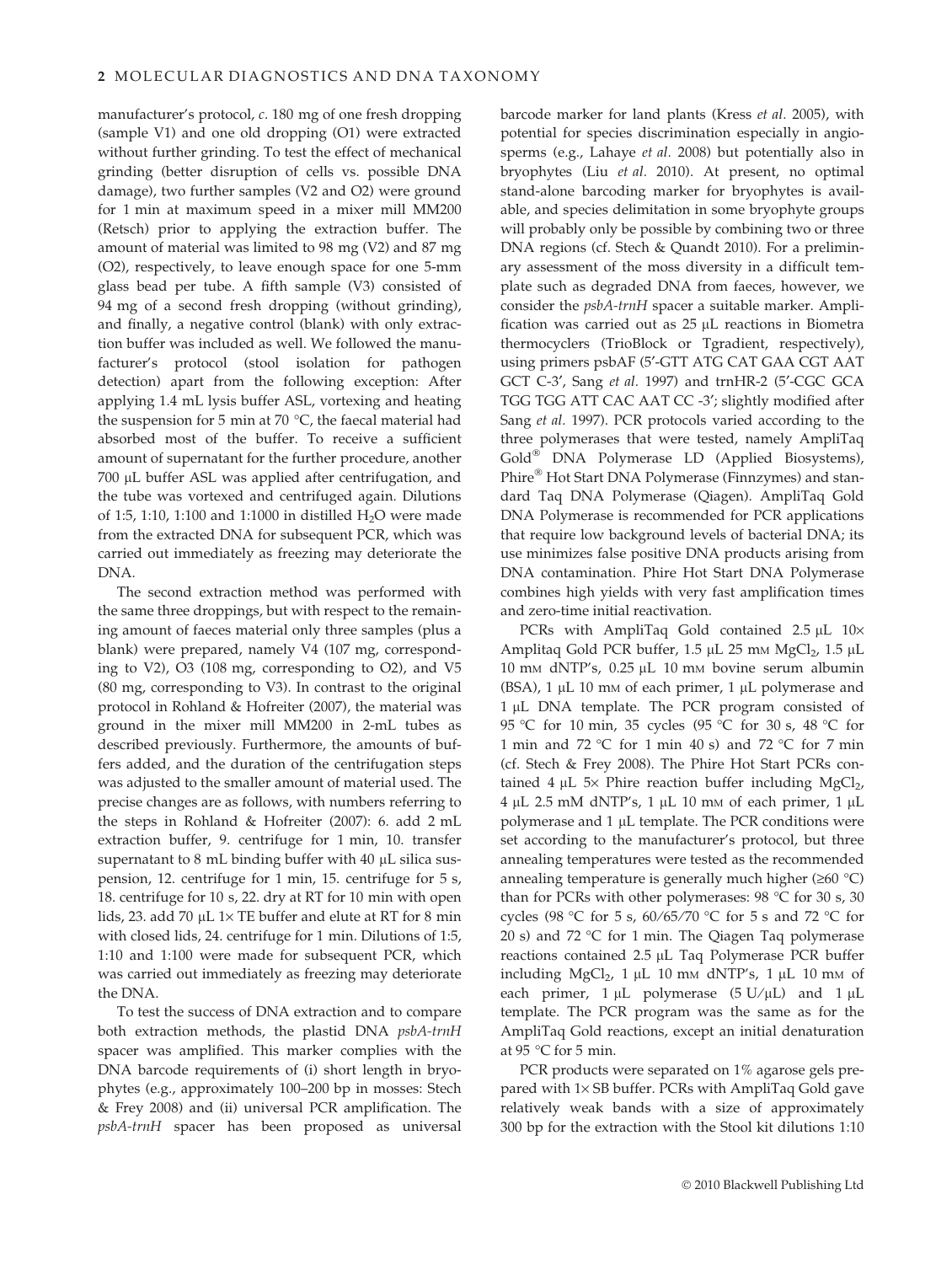

Fig. 1 Gel photographs of PCR products (plastid psbA-trnH spacer) obtained with (a) AmpliTaq Gold® DNA Polymerase LD and (b) standard Taq DNA Polymerase (Qiagen) from different dilutions of DNA extracted from barnacle goose faeces. Blanks refer to extraction blanks (Bl) or PCR blanks (PCR Bl), respectively. Ladder: GeneRuler<sup>TM</sup> 1 kb Plus (Fermentas); the 300-bp band is indicated. V2 = fresh dropping, O2 = older dropping. See text for further explanation.

and 1:100 (Fig. 1a). Size comparison with the band of the positive control (DNA No. 1082; Sanionia uncinata Hedw. (Loeske) from Spitsbergen, voucher no. Stech & Kruijer 09-228, deposited in herbarium L) indicated that these bands represent the desired target product. Mixtures of the positive control with the faeces extract V1 (control:extract 50:50 and 20:80) were also amplified (Fig. 1a), indicating that the PCR is not severely affected by inhibitors in the faeces. However, PCRs with AmpliTaq Gold were not consistently reliable. For example, no PCR products could be obtained from the samples of the silicabased extraction, and in the respective PCRs even the

positive control could not be amplified (gel photo not shown). The Phire Hot Start DNA Polymerase did not amplify samples of the first extraction at the different annealing temperatures tested. As it soon became clear that the standard Taq polymerase performed best, we did not use Phire Hot Start DNA Polymerase for the samples of the second extraction. The Qiagen Taq polymerase yielded the products of similar length of all samples with dilutions 1:5, 1:10, and 1:100, except V3 (Fig. 1b). In addition, a longer product (c. 800 bp) became more clearly visible, which in O3 was even stronger than the target band.

To confirm that the amplification products of the target band included bryophyte DNA, two of them, V2 and O2 (AmpliTaq Gold, dilution 1:10), were cloned into the  $pCR^{\otimes}$ II vector using the TOPO $^{\otimes}$  TA Cloning $^{\otimes}$  kit (Invitrogen) according to the manufacturer's protocol. A total of 20 positive clones (10 from V2 and 10 from O2) were sequenced at Macrogen Inc., Europe, Amsterdam (http://www.macrogen.com). To identify the longer product (c. 800 bp), the respective band (O2, all three dilutions pooled) was excised from the agarose gel, extracted using the Promega Wizard $^{\circ}$  SV Gel and PCR Clean-Up kit and cloned as described earlier. Five positive clones were sequenced at Macrogen. All sequences were edited manually, and their identity inferred by a BLAST search of respective GenBank entries (nucleotide blast with algorithms 'discontinuous megablast' or 'blastn') and by comparison with our own unpublished sequence data from arctic mosses.

Twelve different sequence types could be distinguished in the clones from the target product (seq1– seq12, Table 1). These were each represented 1–5 times among the 20 clones, with no sequence type shared between V2 and O2. All sequences could be attributed to mosses, except for seq1 that belongs to the arctic angiosperm Saxifraga cernua L. (Magnoliophyta). Most of the moss sequences could be assigned to species or genera occurring on the tundra around Ny- $\AA$  lesund where the goose droppings were collected (Table 1). For three sequence types belonging to pleurocarpous mosses of the Hypnales, the BLAST search indicated only species not present on Svalbard. These results may be biased, however, by the availability of sequences for comparison and by the short length and low sequence divergence of the psbA-trnH spacer in Hypnales (e.g., Stech & Frey 2008). The clones of the longer PCR product represented another angiosperm psbA-trnH spacer sequence, from the grass Poa sp., which also occurs on Svalbard. The length differences between the psbA-trnH sequences of Saxifraga and Poa inferred here may correspond to the fact that this region is one of the most variable intergenic spacers of the chloroplast genome in seed plants (Borsch & Quandt 2009).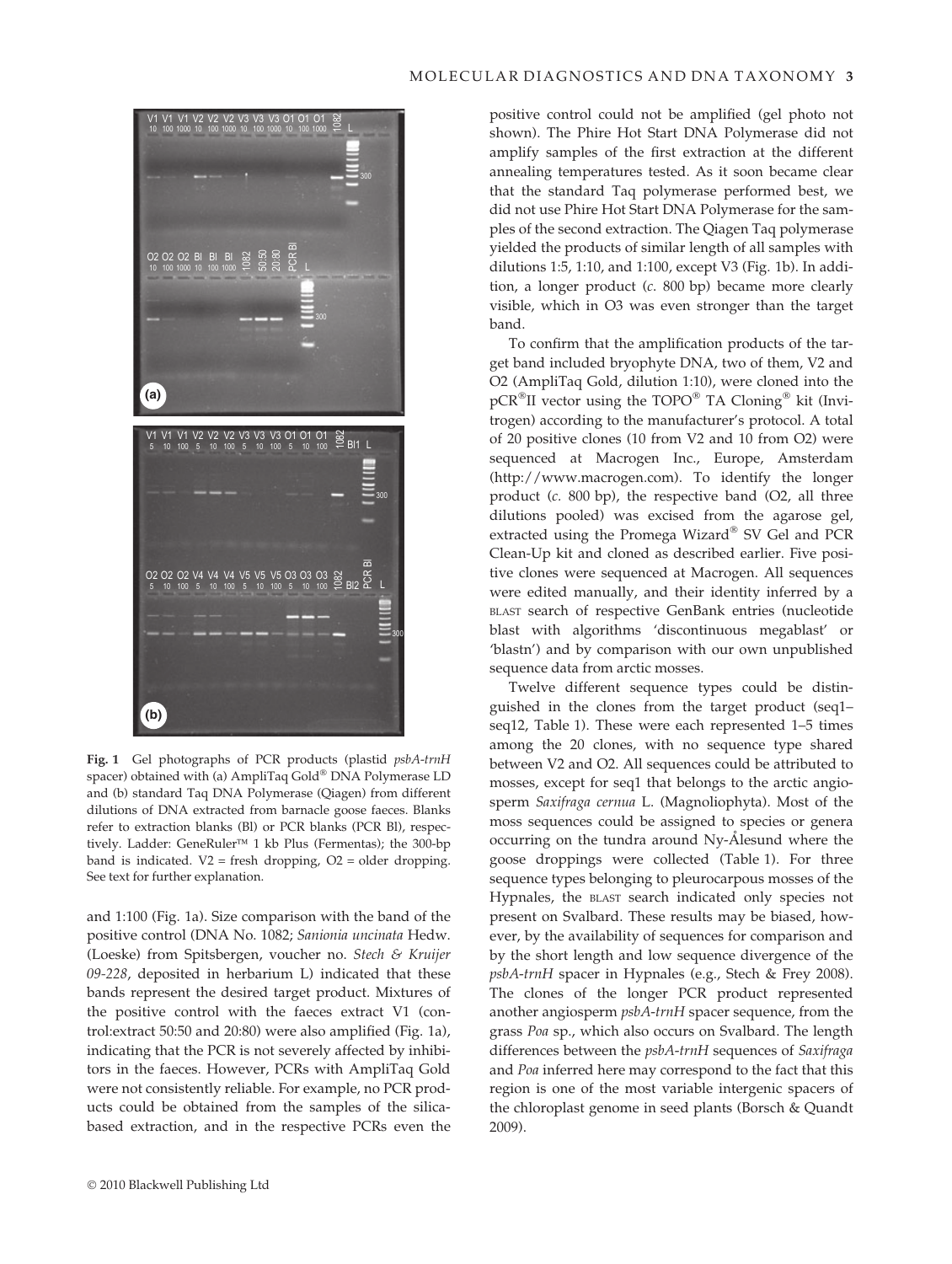| Sequence<br>type | No. of times<br>found in $V2/O2$ | Genbank<br>acc. no. | Identification ( $B = Bryophyta$ , $M = Magnoliophyta$ ) | Occurrence of identified<br>taxon on Svalbard |
|------------------|----------------------------------|---------------------|----------------------------------------------------------|-----------------------------------------------|
| Seq1             | 0/2                              | HO331466            | Saxifraga cernua L. (M)                                  | Yes                                           |
| Seq2             | 0/1                              | HQ331467            | Mnium sp. or Plagiomnium sp. (B)                         | Yes                                           |
| Seq <sub>3</sub> | 0/1                              | HO331468            | Paludella squarrosa (Hedw.) Brid. (B)                    | Yes                                           |
| Seq4             | 0/1                              | HO331469            | Aulacomnium turgidum (Wahlenb.) Schwägr. (B)             | Yes                                           |
| Seq <sub>5</sub> | 0/1                              | HO331470            | Philonotis sp. (B)                                       | Yes                                           |
| Seq <sub>6</sub> | 0/1                              | HO331471            | Hypnales (B)                                             | Potentially yes                               |
| Seq7             | 0/5                              | HO331472            | Hypnales (B)                                             | Potentially yes                               |
| Seq8             | 3/0                              | HO331473            | Sanionia uncinata (Hedw.) Loeske (B)                     | Yes                                           |
| Seq9             | 1/0                              | HO331474            | Hypnales (B)                                             | Potentially yes                               |
| Seq10            | 1/0                              | HO331475            | Drepanocladus sp. (B)                                    | Yes                                           |
| Seq11            | 2/0                              | HO331476            | $Bryum$ sp. $(B)$                                        | Yes                                           |
| Seq12            | 1/0                              | HO331477            | Plagiomnium sp. (B)                                      | Yes                                           |

Table 1 Frequency, Genbank accession numbers and taxonomic identification of 12 DNA sequence types obtained from 20 cloned psbA $trnH$  spacer sequences from two samples of barnacle goose faeces (V2 = fresh dropping, O2 = older dropping) from Svalbard

The procedure described here for the arctic herbivorous barnacle goose is the first example of successful extraction and sequencing of bryophyte DNA from faeces. As the two considerably different extraction methods tested gave almost equally good results, extraction of bryophyte DNA from faeces seems to be rather method independent and straightforward, at least under ancient-DNA conditions. The relatively easy PCR amplification with standard polymerase and a standard protocol, and comparable relative success in amplification for both the fresh and old droppings, indicates that the DNA stays relatively intact after digestion of the moss plants. The success of amplification of longer markers, however, needs yet to be tested, as the psbA-trnH spacer alone will not be sufficient as a stand-alone barcoding marker for all arctic bryophyte species. Angiosperm sequences seem to be more prominent in the older droppings (cf. Table 1 and the stronger long band in O3, Fig. 1b), which contrasts with the field and microscopic observations of increasing angiosperm and decreasing moss components of the barnacle goose diet during the summer season (Prop & Vulink 1992). At the present stage, it can neither be ruled out that angiosperm DNA degrades faster than bryophyte DNA in the faeces, nor that it amplifies less reliably under the employed protocols.

The present results form the basis for detailed analyses of the moss diet and feeding behaviour of herbivores in the Arctic. Subsequent studies with barnacle geese are now straightforward, whereas DNA extraction and PCR amplification for mammal species with different digestive physiology needs to be tested and eventually adapted. Given the amplification success in this study, however, we expect that bryophyte DNA can also be detected in herbivorous mammals, as has been shown earlier for angiosperm DNA (e.g. Bradley et al. 2007). DNA barcoding will allow species determination of mosses which is limited microscopically and overcome the problem that the moss diversity is 'lumped' in ecological analyses, whereas vascular plant species can be treated separately (e.g., Fox et al. 2007; Kuijper et al. 2009).

#### Acknowledgements

Sincere thanks are due to M.C.M. Eurlings and R. Glas (Leiden) for technical assistance. Financial support by ARCFAC V (grant no. ARCFAC-026129-2008-31) and NWO (grant no. NAP-851.30.027) is gratefully acknowledged.

## References

- Borsch T, Quandt D (2009) Mutational dynamics and phylogenetic utility of noncoding chloroplast DNA. Plant Systematics and Evolution, 282, 169–199.
- Bradley BJ, Stiller M, Doran-Sheehy DM et al. (2007) Plant DNA sequences from feces: potential means for assessing diets of wild primates. American Journal of Primatology, 69, 699-705.
- Fox AD, Bergersen E, Tombre IM, Madsen J (2007) Minimal intra-seasonal dietary overlap of barnacle and pink-footed geese on their breeding grounds in Svalbard. Polar Biology, 30, 759–768.
- Ihl C, Barboza PS (2007) Nutritional value of moss for arctic ruminants: a test with Muskoxen. The Journal of Wildlife Management, 71, 752–758.
- Klein DR, Bay C (1994) Resource partitioning by mammalian herbivores in the high Arctic. Oecologia, 97, 439–450.
- Kress WJ, Wurdack KJ, Zimmer EA, Weigt LA, Janzen DH (2005) Use of DNA barcodes to identify flowering plants. Proceedings of the National Academy of Sciences of the United States of America, 102, 8369– 8374.
- Kuijper DPJ, Ubels R, Loonen MJJE (2009) Density dependent switches in diet: a likely mechanism for negative feedbacks on goose population increase. Polar Biology, 32, 1789–1803.
- Lahaye R, van der Bank M, Bogarin D et al. (2008) DNA barcoding the floras of biodiversity hotspots. Proceedings of the National Academy of Sciences of the United States of America, 105, 2923–2928.
- Liu Y, Yan H-F, Cao T, Ge X-J (2010) Evaluation of 10 plant barcodes in Bryophyta (mosses). Journal of Systematics and Evolution, 48, 36–46.
- Owen M (1975) An assessment of fecal analysis technique in waterfowl feeding studies. Journal of Wildlife Management, 39, 271–279.